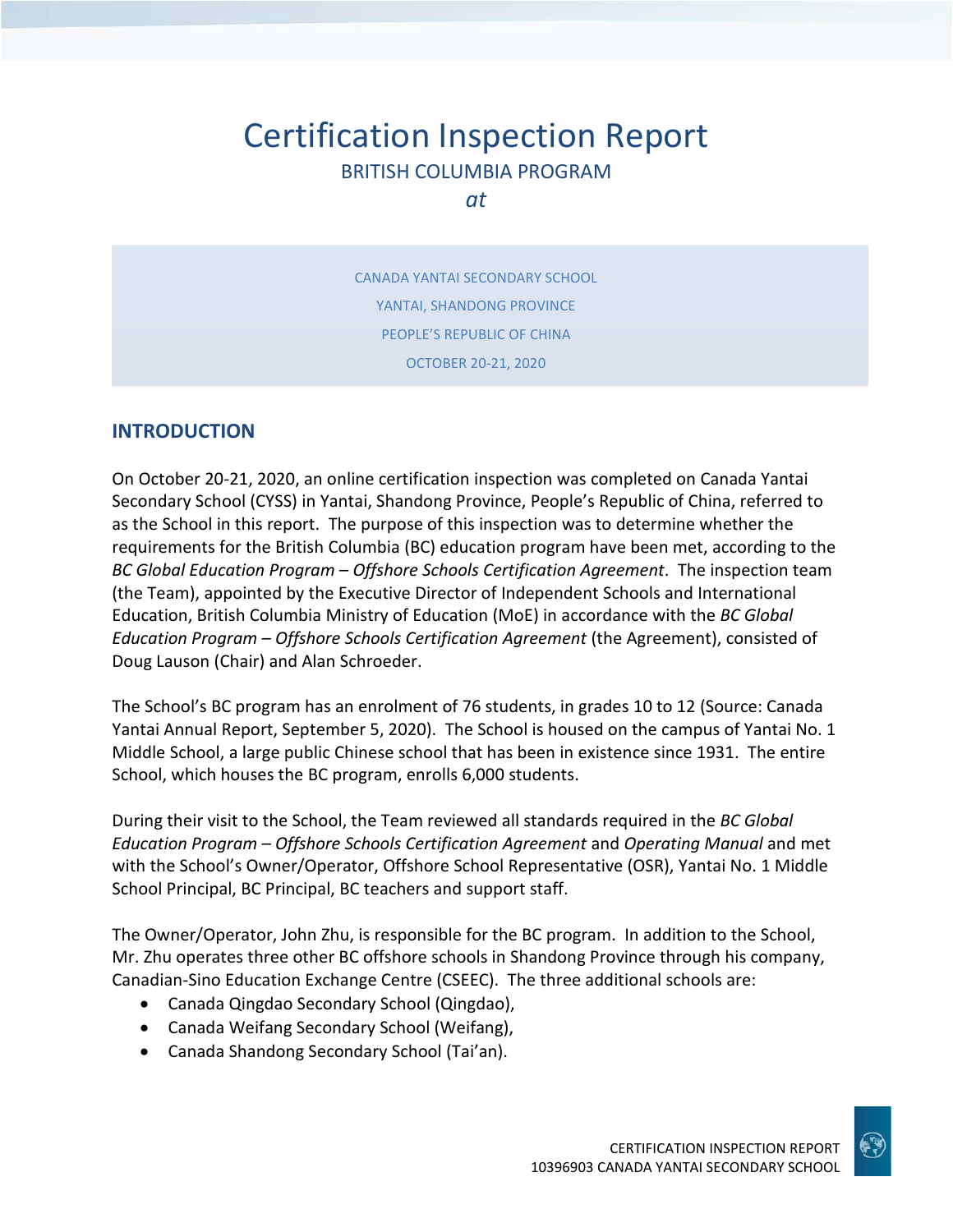Each of these schools follows the same structural model of partnership with a local Chinese public school.

The BC program's philosophy, objectives and special features include: Mission statement: CYSS, in collaboration with the students, parents, and the community, will ensure a premier education for all. Through differentiated instructional strategies and innovative educational opportunities, students will be challenged, engaged, and offered leadership experiences that create and streamline the CYSS culture.

Vision statement: The CYSS vision is to prepare and motivate our students for a rapidly changing world by instilling in them critical thinking skills, a global perspective, and a respect for core values of honesty, perseverance, and compassion. CYSS students will have success for today and be prepared for tomorrow upon the completion of the BC graduation program!

The School proactively involves students in helping each other through the establishment of inhouse teams that focus on collaboration and development of a school community as well as inter-house competitions. These programs develop the teamwork-based school community that the Principal envisions.

The Team would like to thank Canada Yantai Secondary School for its hospitality, cooperation, and preparedness for the inspection visit.

| report.                        |                                                                                                                                                                                                                                                                                                                                                                              |                                  | The School has satisfactorily addressed requirements contained in the previous inspection |
|--------------------------------|------------------------------------------------------------------------------------------------------------------------------------------------------------------------------------------------------------------------------------------------------------------------------------------------------------------------------------------------------------------------------|----------------------------------|-------------------------------------------------------------------------------------------|
| $\boxtimes$ Requirement<br>Met | $\Box$ Requirement<br><b>Partially Met</b>                                                                                                                                                                                                                                                                                                                                   | Requirement<br>$\Box$<br>Not Met | <b>Not</b><br>Applicable                                                                  |
| Comment:                       | The School had a follow-up meeting with the inspector of the 2019-20 inspection on<br>September 23, 2020. The previous inspection report listed two requirements, one dealing<br>with alignment of the School's curricular documentation with the revised curriculum and the<br>other regarding invigilation of assessments. Both requirements have been satisfactorily met. |                                  |                                                                                           |

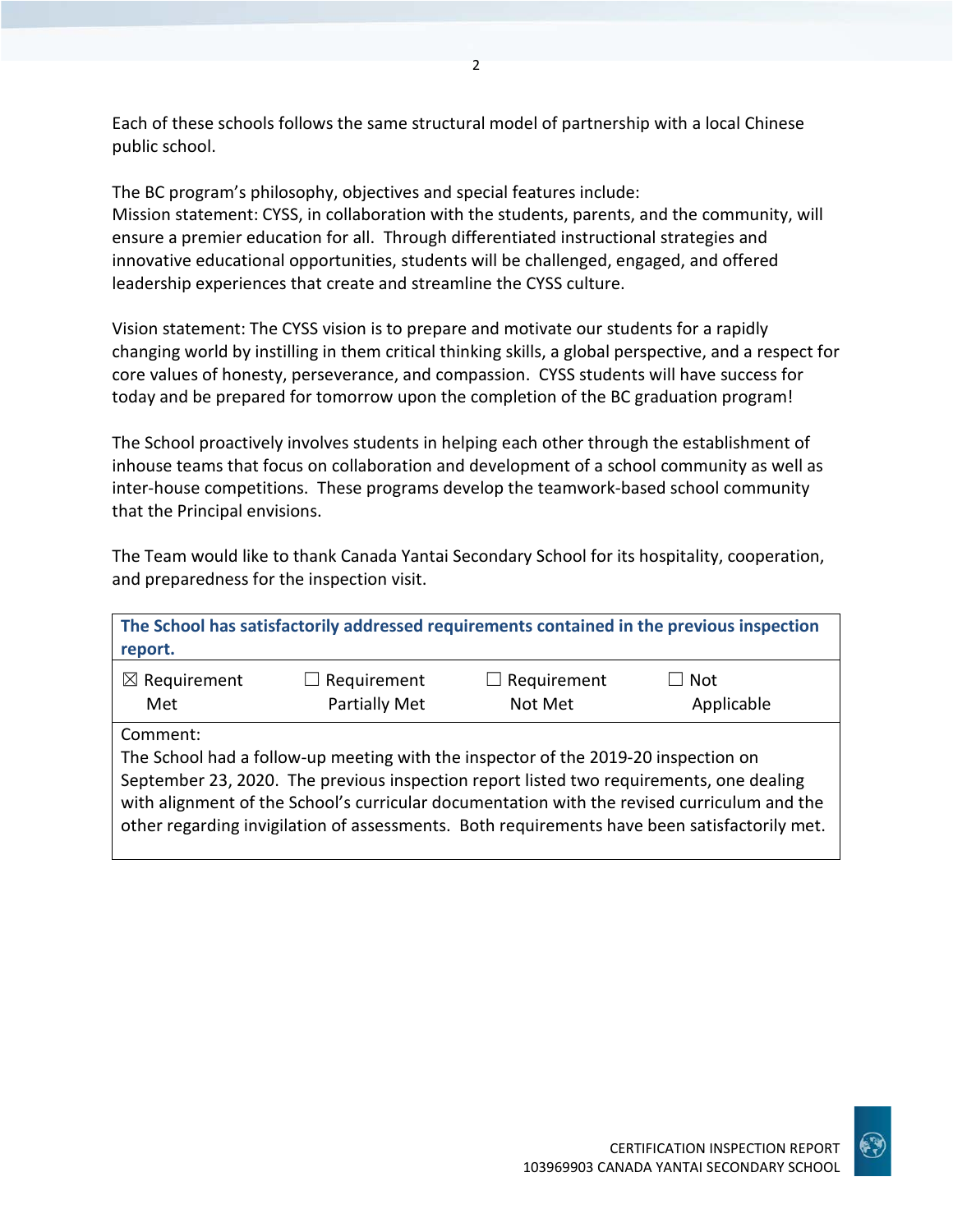## **BUSINESS PLAN 1.0**

| The Owner/Operator has submitted a business plan to the BC Ministry of Education,<br>confirming the sustainability of the program.                                                                                                                                                                                                                                                                                                                                                                                                    |                      |                                                                                                                                                                                    |  |
|---------------------------------------------------------------------------------------------------------------------------------------------------------------------------------------------------------------------------------------------------------------------------------------------------------------------------------------------------------------------------------------------------------------------------------------------------------------------------------------------------------------------------------------|----------------------|------------------------------------------------------------------------------------------------------------------------------------------------------------------------------------|--|
| $\boxtimes$ Requirement                                                                                                                                                                                                                                                                                                                                                                                                                                                                                                               | $\Box$ Requirement   | $\Box$ Requirement                                                                                                                                                                 |  |
| Met                                                                                                                                                                                                                                                                                                                                                                                                                                                                                                                                   | <b>Partially Met</b> | Not Met                                                                                                                                                                            |  |
| Comment:<br>The business plan submitted by the Owner/Operator indicates an increase in enrollment to<br>76 students, an increase of 18 (31%) from the previous year, despite the COVID-19<br>restrictions. This growth can largely be attributed to the recruiting and marketing strategies<br>introduced by the new Principal that include visiting local Chinese middle schools and<br>establishing a recruiting booth in a mall. This local target market is a new focus for the<br>School and appears to be a promising endeavor. |                      |                                                                                                                                                                                    |  |
| The Principal has a strong philosophy of teamwork (#Teamwork) and that also involves<br>student participation in the recruiting programs. The introduction of a DECA Chapter<br>(Distributive Education Clubs of America) for students is an indication of how the School is<br>committed to the development of leadership skills in its students.                                                                                                                                                                                    |                      |                                                                                                                                                                                    |  |
| There is a good relationship with the Chinese host school as evidenced in the Team's<br>discussions with the host school Principal.                                                                                                                                                                                                                                                                                                                                                                                                   |                      |                                                                                                                                                                                    |  |
| Despite the turnover of principal and staff, the school has begun the year on a very positive<br>note with the new teachers collaboratively working with the Principal to develop the school<br>into "the best international school in Yantai".                                                                                                                                                                                                                                                                                       |                      |                                                                                                                                                                                    |  |
| Commendation:<br>these efforts.                                                                                                                                                                                                                                                                                                                                                                                                                                                                                                       |                      | The Team commends the school for its new target focus on recruitment and marketing<br>strategies and is encouraged with the increase in student enrolment that is the resultant of |  |
| <b>INSPECTION CATALOGUE 2.0</b>                                                                                                                                                                                                                                                                                                                                                                                                                                                                                                       |                      |                                                                                                                                                                                    |  |

| Program Offshore Schools Certification Agreement (the Agreement).<br>$\boxtimes$ Requirement<br>$\Box$ Requirement<br>$\Box$ Requirement |  |  |  |
|------------------------------------------------------------------------------------------------------------------------------------------|--|--|--|
|                                                                                                                                          |  |  |  |
|                                                                                                                                          |  |  |  |
| Partially Met<br>Not Met<br>Met                                                                                                          |  |  |  |
| Comment:                                                                                                                                 |  |  |  |
| The Owner/Operator, Mr. John Zhu, and his company (CSEEC) meet all the requirements as                                                   |  |  |  |
| set forth in section 5.00, Qualification Criteria for Owners/Operators, section 37.00                                                    |  |  |  |

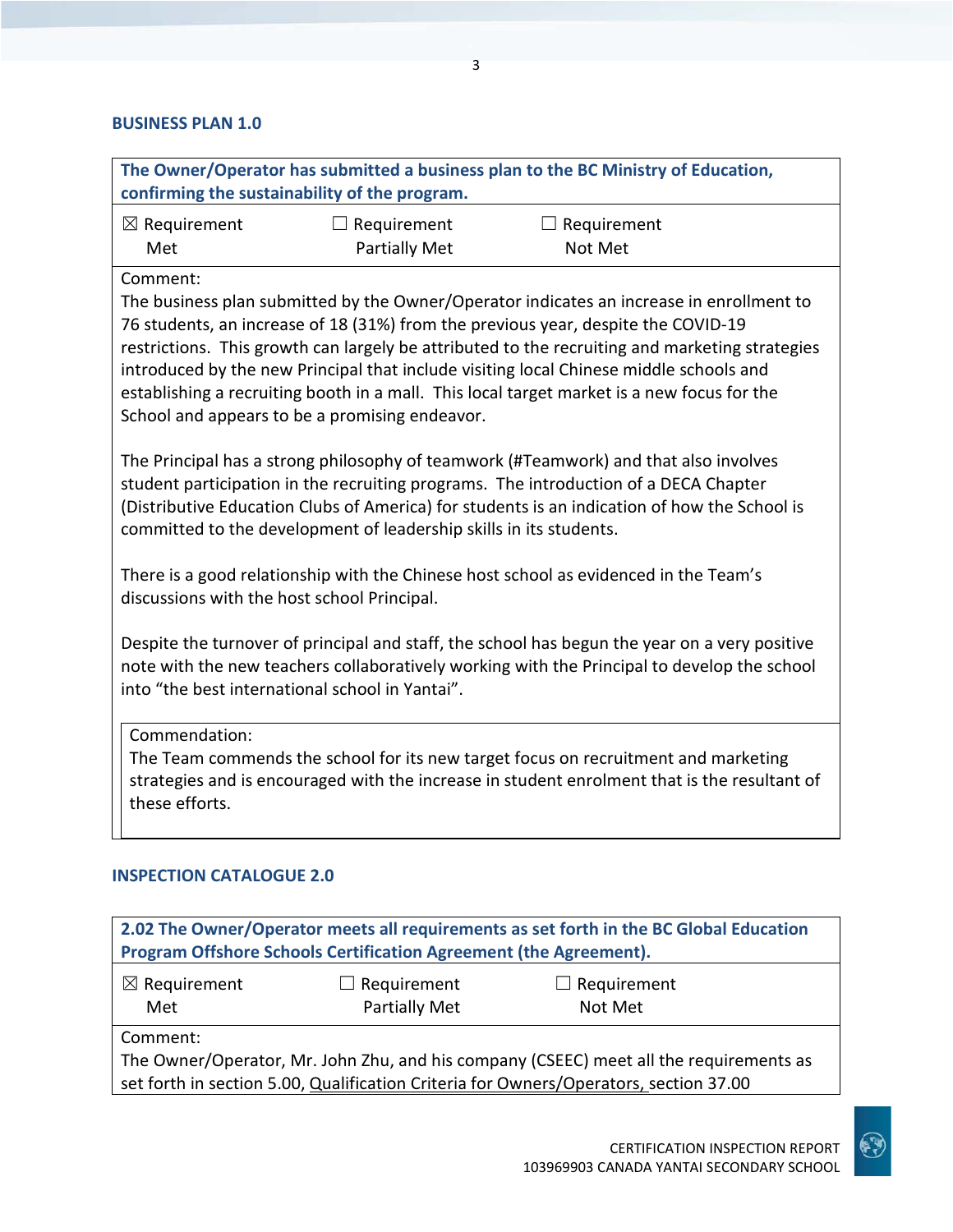Owner/Operator Representations, Warranties and Obligations and Schedule A of the Agreement. Mr. Zhu operates the three other CSEEC BC offshore schools in Shandong Province in the cities of Qingdao, Tai'an and Weifang using a similar governance model, creating a system of four CSEEC schools.

#### Commendation:

Mr. Zhu opened his first BC offshore school in August 2009 and has been operating his four schools in conformity with the regulations of the BC Global Education Program for the past 11 years without any significant issues. This is largely due to his strong support for the BC educational program and the employees of his schools, following all the requirements of the Agreement.

| 2.03 The Owner/Operator has written approval from the appropriate government entity to<br>operate the offshore school, as outlined in section 5.03 of the Agreement.                                                                                                                                                                                                                                                                                                                                                                                                                                                                                                                                                                                                                |                                            |                                                                                                                                                                                               |  |
|-------------------------------------------------------------------------------------------------------------------------------------------------------------------------------------------------------------------------------------------------------------------------------------------------------------------------------------------------------------------------------------------------------------------------------------------------------------------------------------------------------------------------------------------------------------------------------------------------------------------------------------------------------------------------------------------------------------------------------------------------------------------------------------|--------------------------------------------|-----------------------------------------------------------------------------------------------------------------------------------------------------------------------------------------------|--|
| $\boxtimes$ Requirement<br>Met                                                                                                                                                                                                                                                                                                                                                                                                                                                                                                                                                                                                                                                                                                                                                      | $\Box$ Requirement<br><b>Partially Met</b> | $\Box$ Requirement<br>Not Met                                                                                                                                                                 |  |
| Comment:<br>The School provided a translated letter of approval (November 20, 2017) from the Shandong<br>Yantai Bureau of Education giving Canadian-Sino Education Exchange Centre permission to<br>operate a BC offshore school program on the premises of Yantai No. 1 Middle School. The<br>letter expressly approves and has no objection to (i) CSEEC operating Canada Yantai<br>Secondary School under a certification agreement with the Province of British Columbia (ii)<br>delivering the BC education program to grade 10 - 12 students who will receive the BC<br>Graduation Certificate upon successful completion and (iii) hiring teachers with certificates of<br>qualification (COQ) issued by the BC Ministry of Education. This letter expires December<br>2022. |                                            |                                                                                                                                                                                               |  |
| Commendation:<br>notary public licensed in the Province of British Columbia.                                                                                                                                                                                                                                                                                                                                                                                                                                                                                                                                                                                                                                                                                                        |                                            | The School is commended for obtaining the Letter of Approval that 100% specifically meets<br>the requirements of section 5.03 of the Agreement and for having such letter notarized by a      |  |
|                                                                                                                                                                                                                                                                                                                                                                                                                                                                                                                                                                                                                                                                                                                                                                                     |                                            |                                                                                                                                                                                               |  |
| facilities are deemed to be suitable to support the BC program.                                                                                                                                                                                                                                                                                                                                                                                                                                                                                                                                                                                                                                                                                                                     |                                            | 2.04-2.05 The School meets local building, safety and cafeteria codes and regulations. The                                                                                                    |  |
| $\boxtimes$ Requirement<br>Met                                                                                                                                                                                                                                                                                                                                                                                                                                                                                                                                                                                                                                                                                                                                                      | $\Box$ Requirement<br><b>Partially Met</b> | $\Box$ Requirement<br>Not Met                                                                                                                                                                 |  |
| Comment:                                                                                                                                                                                                                                                                                                                                                                                                                                                                                                                                                                                                                                                                                                                                                                            |                                            | The School operates in the four-story International building of the host school, Yantai No. 1<br>Middle School. It is therefore subject to the building and safety rules and regulations that |  |
|                                                                                                                                                                                                                                                                                                                                                                                                                                                                                                                                                                                                                                                                                                                                                                                     |                                            |                                                                                                                                                                                               |  |

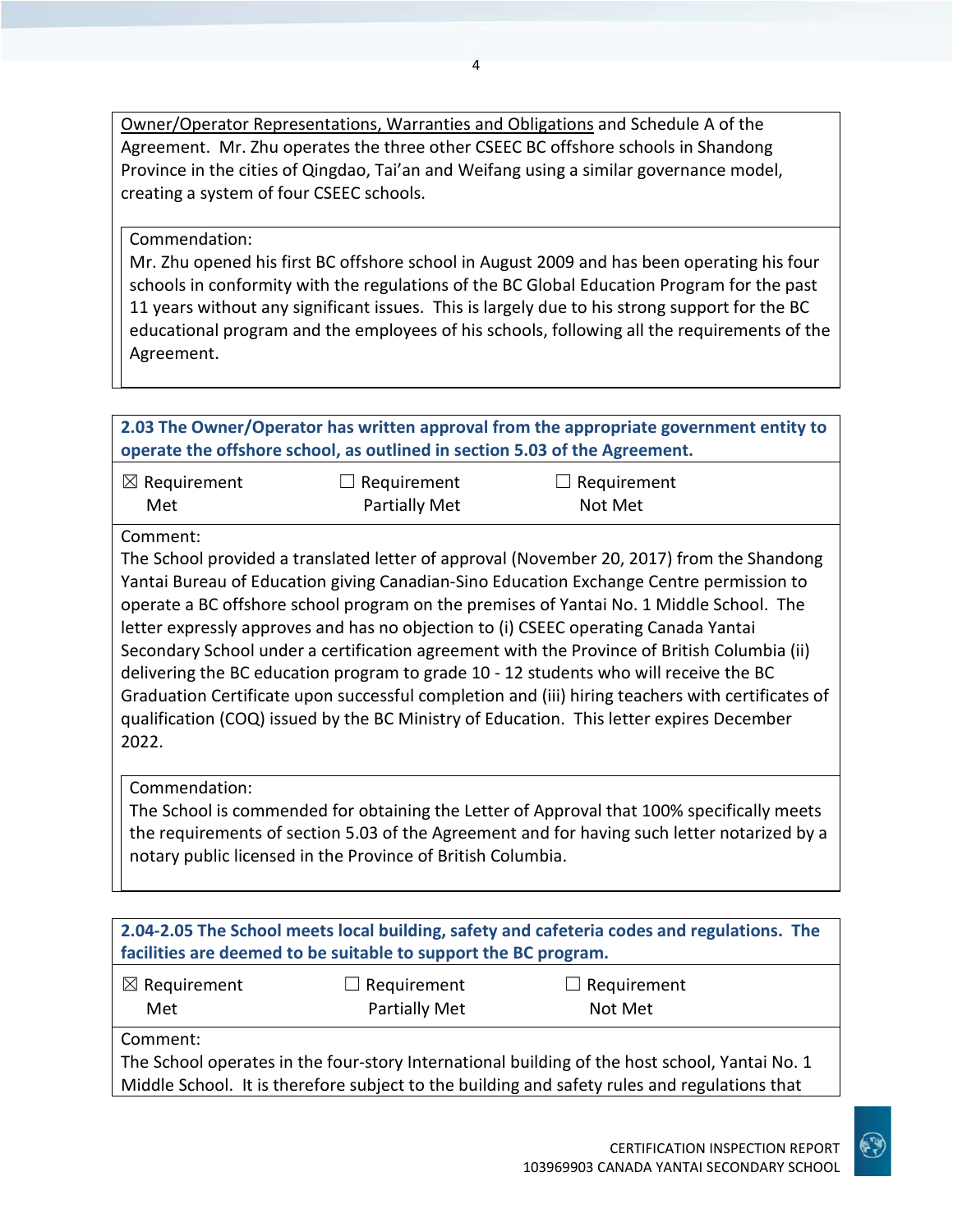govern the host school. The School operates mainly in four classrooms on the second floor, that also house three administration offices. On the first floor there is a small library, boys' and girls' changing rooms, and the Chinese office. The third-floor houses two computer labs. The students have access to their own cement playfield with track lines around the perimeter, and outdoor basketball, volleyball, and badminton courts in the middle of the play field.

The School provided the Team with three building and safety documents in Chinese, two of which were translated to English. These documents included:

- Catering License (Expiry April 9, 2023) for the cafeteria issued by the State Bureau of Food and Medicine Supervision and Administration, Bureau of Zhifu District, Yantai.
- Basic housing registration forms for the 7 dormitory buildings of Yantai No. 1 Middle School (20 of the 76 students are boarders, under the supervision of the Chinese staff).
- Non-translated maps of the various buildings of Yantai No. 1 Middle School

The School's emergency plan is the standard for the CSEEC group of schools and includes protocols for accidents, fire drills, security issues, earthquake drills, and evacuation. In addition, there is a section on the School Closure Contingency Plan that describes what would be done in any event that would cause an unplanned temporary or permanent closure of the School. This plan involves the creation of an Ad Hoc Contingency Plan Committee that includes the Owner/Operator, OSR, International Director, BC Principal and BC superintendent. This year, the emergency plan now includes a section that deals with pandemic responses.

The host school has an on-site clinic with 24/7 medical services. Recently, the School has had a filtration water system installed to provide students with purified water.

#### Commendation:

The CSEEC is commended for developing a common emergency plan for its schools that includes actions that will safeguard the safety of students and teachers in the event of major unforeseen matters including relocation, if necessary.

**2.06 Offshore School Representative (OSR) - The Owner/Operator must appoint an individual to act as offshore school representative. This individual must be confirmed by the province and must meet all of the requirements set out in section 14 of the Agreement.**

| $\boxtimes$ Requirement |
|-------------------------|
| Met                     |

☐ Requirement Partially Met

 $\Box$  Requirement Not Met

Comment:

The Offshore School Representative (OSR) is an experienced veteran in BC offshore school programs. He meets the requirements and responsibilities as described In the BC Global

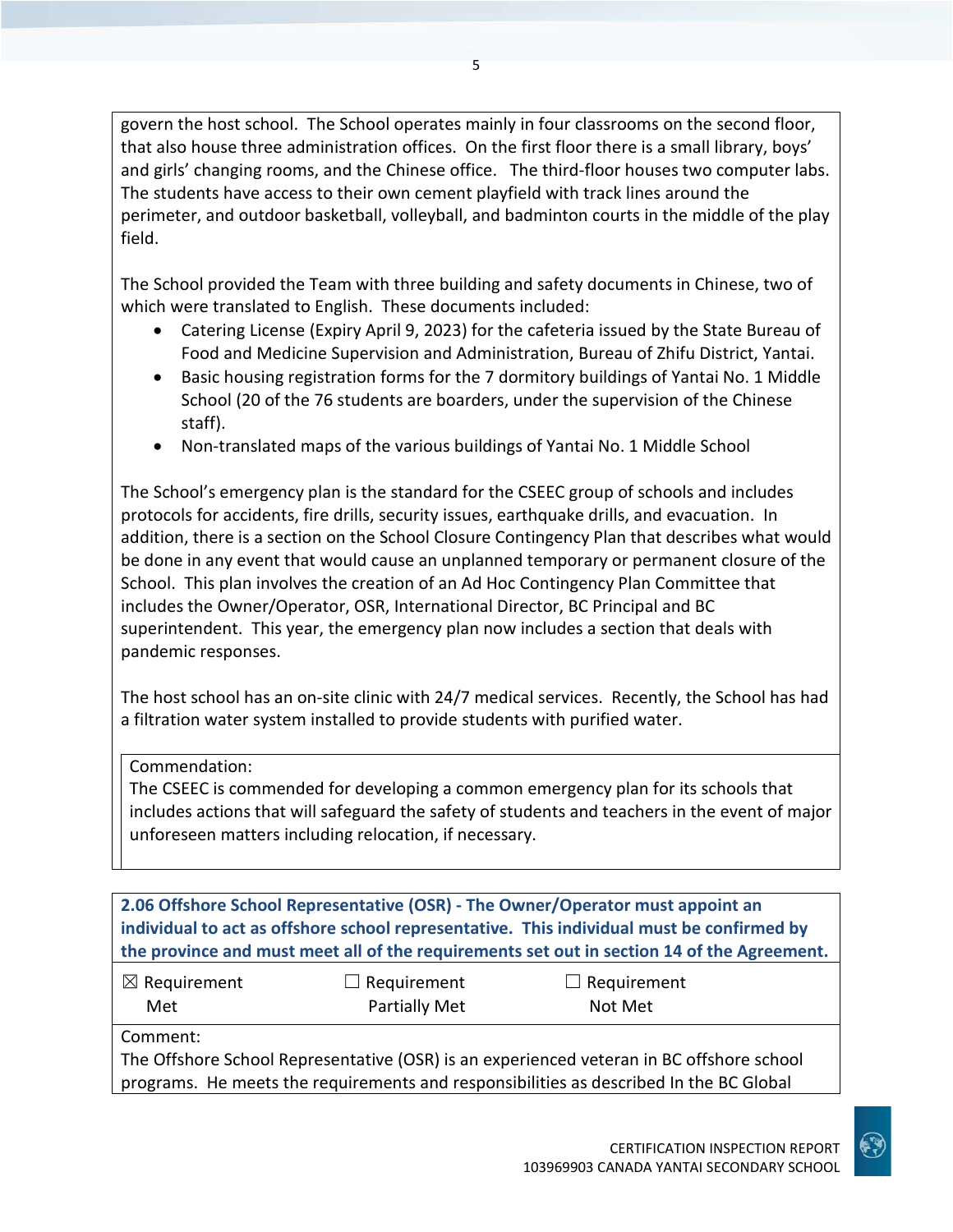Education Program Operating Manual, section 5, Roles and Responsibilities-Offshore Representative, section 14, and Schedule B of the Agreement. He is approved by the Ministry of Education and is aware of his obligation to report critical information relating to changes in the operation of the school or ownership structure that could significantly impact the School's operations.

The Team examined the OSR's job description and confirms that it meets the duties outlined in the BC offshore program agreements (section 2.06 of the inspection catalogue) including that he legally represents the Owner/Operator in dealings with the Ministry in his function as the liaison between the two authorities.

The OSR is also the approved OSR for the other CSEEC BC offshore schools as well as another non-CSEEC BC offshore schools.

Commendation:

The Owner/Operator and the OSR have a long-standing working relationship that extends back to when the first CSEEC school opened in 2009. Over the years, this relationship has become one of trust, resulting a school system that operates well, within the BC guidelines and regulations. The Team commends the OSR for his continued support to the school.

**2.07 The Principal meets the requirements as outlined in section 2.07 of the inspection catalogue for offshore schools.**

| $\boxtimes$ Requirement | $\Box$ Requirement   | $\Box$ Requirement |
|-------------------------|----------------------|--------------------|
| Met                     | <b>Partially Met</b> | Not Met            |

Comment:

The Principal of the School is new to the position this school year, replacing the previous Principal who was transferred to another CSEEC school. The Principal transferred to CYSS in the January 2020 from a teaching position in another international school, also in Shandong Province. The Principal has strong experience in business and economics from his work in the commercial sector in the US and Kuwait. He holds a Doctor of Business Administration, Master of Arts, Master of Business Administration and Bachelor of Science from various US universities. He also holds a Principal Certificate from Lamar University and a Certificate of Qualification from the Teacher Certification Branch in BC.

The Team examined the Principal's job description, which is standard among the CSEEC schools. It also reviewed the Independent Personal Services Agreement (Contract) of the Principal. The Team confirms that both documents satisfy the requirements of section 2.07 of the inspection catalogue.

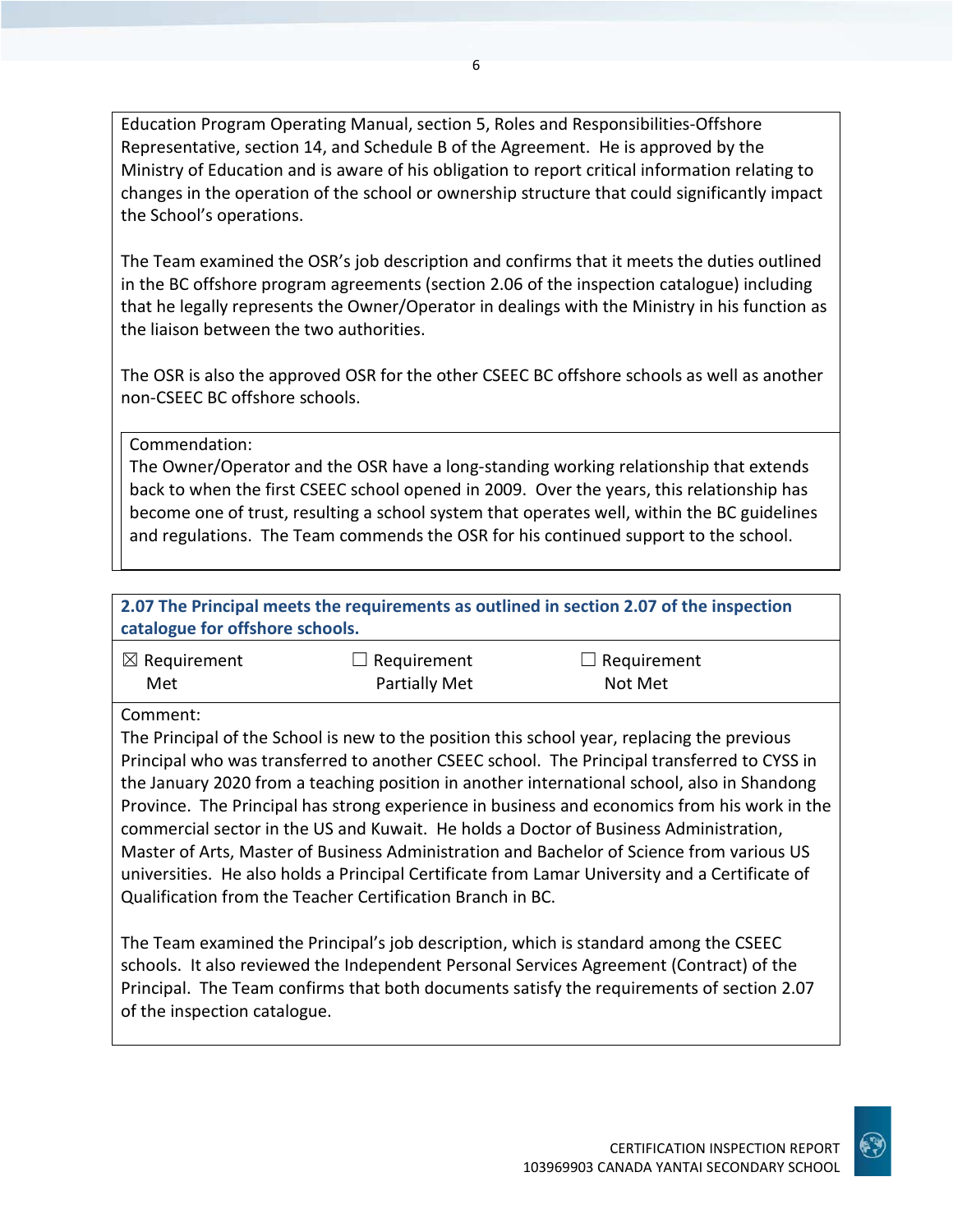Commendation:

The Team found the Principal very enthusiastic and cooperative/supportive of the evaluation process, assisting wherever he was able to. The Team acknowledges and thanks the Principal for spearheading the inspection process and ensuring that all documents and technology requirements were in place for the inspection.

**2.08 The School meets the administrative support requirements as outlined in section 2.08 of the inspection catalogue for offshore schools.**

| $\boxtimes$ Requirement | $\Box$ Requirement | $\Box$ Requirement |
|-------------------------|--------------------|--------------------|
| Met                     | Partially Met      | Not Met            |

Comment:

The School employees three support staff, two administrative assistants and one guidance counsellor. The submitted job descriptions of the administrative assistants detail their roles and responsibilities in maintaining and organizing the school office including managing the TESS school administration software, school records and communications with families. The job description of the guidance counsellor describes assisting students in a choices of program studies and preparation/application for studying at post secondary institutions.

The Team interviewed the office manager and guidance counsellor to discuss their respective duties and responsibilities.

Commendation:

The Team commends both the office manager and the guidance counsellor for the excellent work that they do in providing a smooth operating school that caters well to the future wellbeing of the students. Both persons were knowledgeable of their responsibilities and both met and exceeded these responsibilities with commitment and dedication to their respective jobs.

**2.09 The School meets the Student Record requirements as outlined in section 2.09 of the inspection catalogue for offshore schools.**

| $\boxtimes$ Requirement | $\Box$ Requirement   | $\Box$ Requirement |
|-------------------------|----------------------|--------------------|
| Met                     | <b>Partially Met</b> | Not Met            |

Comment:

The Team examined the sample student records submitted and verifies that they contain the nine items required by section 2.09 of the inspection catalogue. In addition, the School includes the current Parent/Guardian consent form, a signed copy (by student and parent/guardian) of the school's Code of Conduct policy, and a Health Information form.

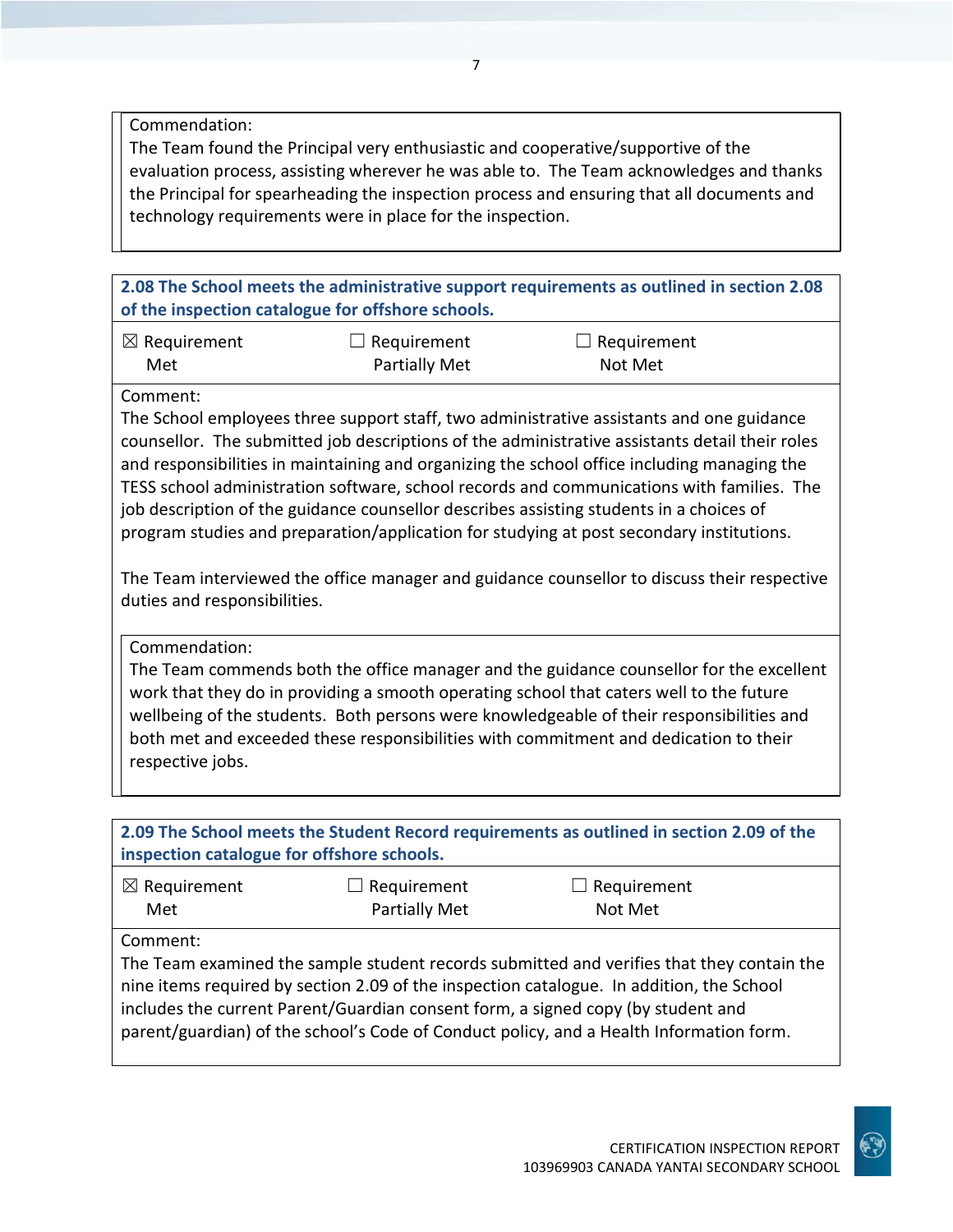The formal school records are maintained through the Windsor TESS school administration system that are maintained by the Principal and the administrative assistant and the student file does contain a print copy of the Permanent Record Card.

## **2.10-2.18 The School meets the teacher certification requirements as outlined in sections 2.10-2.18 of the inspection catalogue for offshore schools.**

| $\Box$ Requirement | $\boxtimes$ Requirement | $\Box$ Requirement |
|--------------------|-------------------------|--------------------|
| Met                | <b>Partially Met</b>    | Not Met            |

Comment:

The School employs four teachers, including the Principal. The Team examined the Teacher Verification File dated September 30, 2020 and confirms that two of the four listed teachers have valid certifications that expire June 30, 2021. The third teacher has a Letter of Exemption that expires February 12, 2021. The fourth teacher did not hold a valid BC Certificate of Qualification and must therefore be immediately replaced by a BC-certified teacher. The School claimed that the teacher was released from classroom instruction as soon as it was informed by the Ministry that the teacher was ineligible to teach (October 3, 2020) making the Verification File of September 30, 2020 out of date. The Principal confirms that he took over the class at that time, and now the teacher has been replaced with a BCcertified teacher.

The Independent Personal Services Agreement (Teacher Contract) contains 17 clauses and three schedules that govern the working relationship between the employer and the BCcertified teacher. The 12-page document meets the requirements of section 2.16 of the inspection catalogue.

The School employs seven locally certified Chinese teachers. Of these, three have a Certificate of Teacher Qualification that qualifies the holder to work in a school as a teacher in the People's Republic of China. Of the four remaining Chinese teachers three have bachelor's degrees and one has a college degree. The School submitted translated documents (September 4, 2020) from the Chinese Central Government that explain graduates from a Chinese government-funded Normal university will receive their Chinese teacher certification without writing an examination. This would allow the four Chinese teachers who graduated from Normal universities to teach in the local Province.

The Team examined the translated Criminal Record Checks (September 25 & 26, 2019) of the three non-teaching support staff and confirm that the school meets the requirements of section 2.15 of the inspection catalogue.

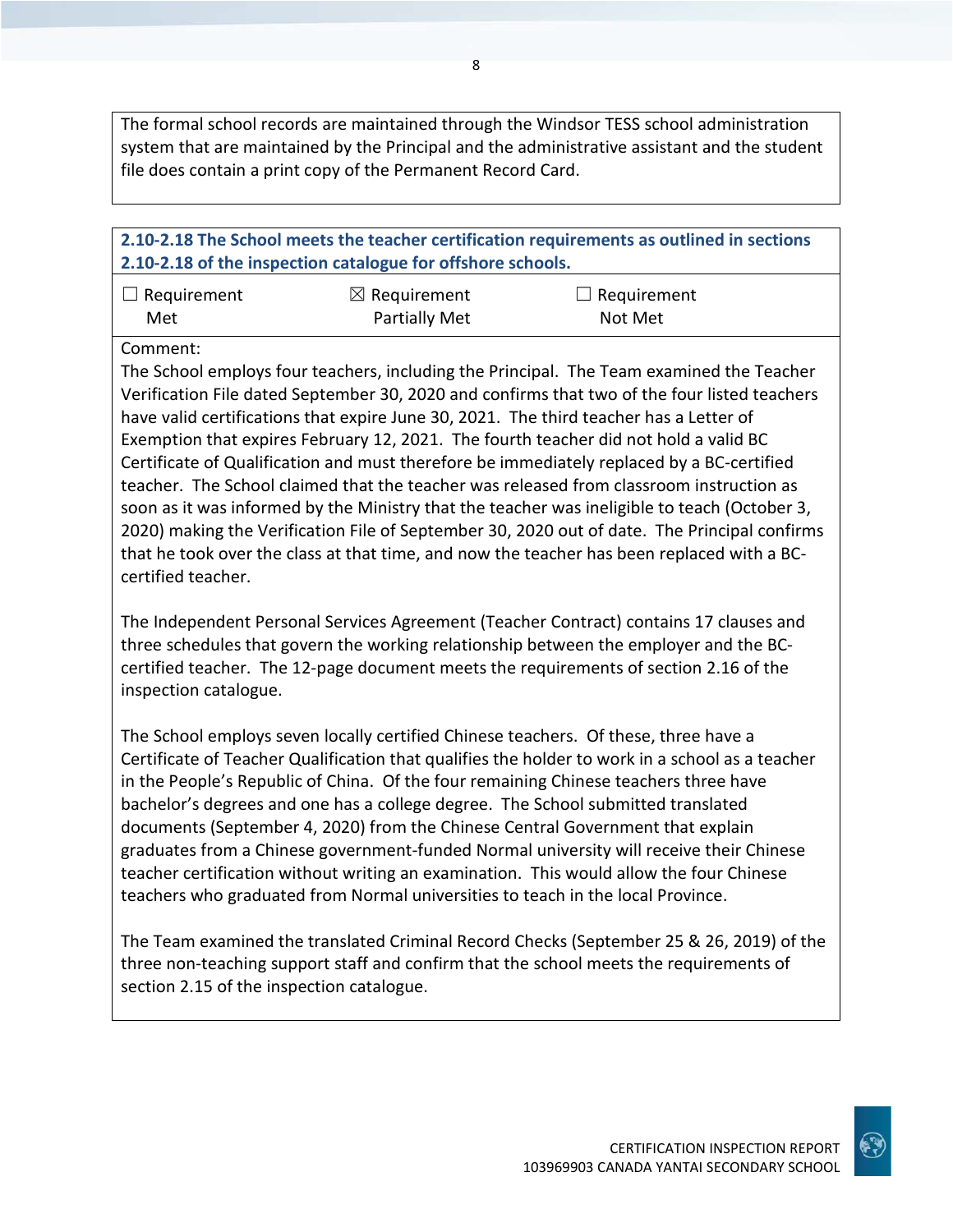Commendation:

The School is commended for providing the Team with the translated specific documents to provide evidence that the local certifications of its Chinese teachers continue to meet the regulations of the inspection catalogue and the Agreement.

## Requirement:

The School must always ensure that only teachers who hold authorized certification from the Teacher Certification Branch or Letters of Exemption from the Ministry of Education teach the BC education program.

**2.19 The School meets the requirements for curriculum implementation outlined in section 2.19 of the inspection catalogue for offshore schools.**

| $\boxtimes$ Requirement | $\Box$ Requirement   | $\Box$ Requirement |
|-------------------------|----------------------|--------------------|
| Met                     | <b>Partially Met</b> | Not Met            |

### Comment:

The School has fully implemented the grade 10-12 curriculum. The Team reviewed annual course overviews, unit plans and lesson plans for each teacher and noted the inclusion of Big Ideas, Core Competencies, First Peoples Principles of Learning, Curricular Competencies, and assessment strategies. The detailed planning documents prepared by all four teachers and passion with which teachers described their work during interviews demonstrates teachers' embrace of the philosophy of the revised curriculum, their commitment as professionals and dedication to the success of their students.

There is extensive teamwork at the School with regular "team huddles" before classes in the morning as well as at lunch where teachers, including one currently stationed overseas while she awaits her travel permit that has been delayed due to COVID-19-related issues. At those meetings, they discuss topics such as lesson planning and student progress and how to support struggling students.

One teacher currently teaching remotely from a third country described a few challenges of remote instruction including the inability to interact with students face-to-face and see their reactions to content that she has provided through video conferencing as well as delays in obtaining student work due to the need for students to digitize their paper-based work before submitting it to her. The teacher eagerly awaits the issuance of her travel permit so that she can travel to the school and see her students and colleagues in person.

## Commendation:

The Team commends the School for establishing a professional learning community that focuses on student success through the development of teamwork approaches among the teachers and students.

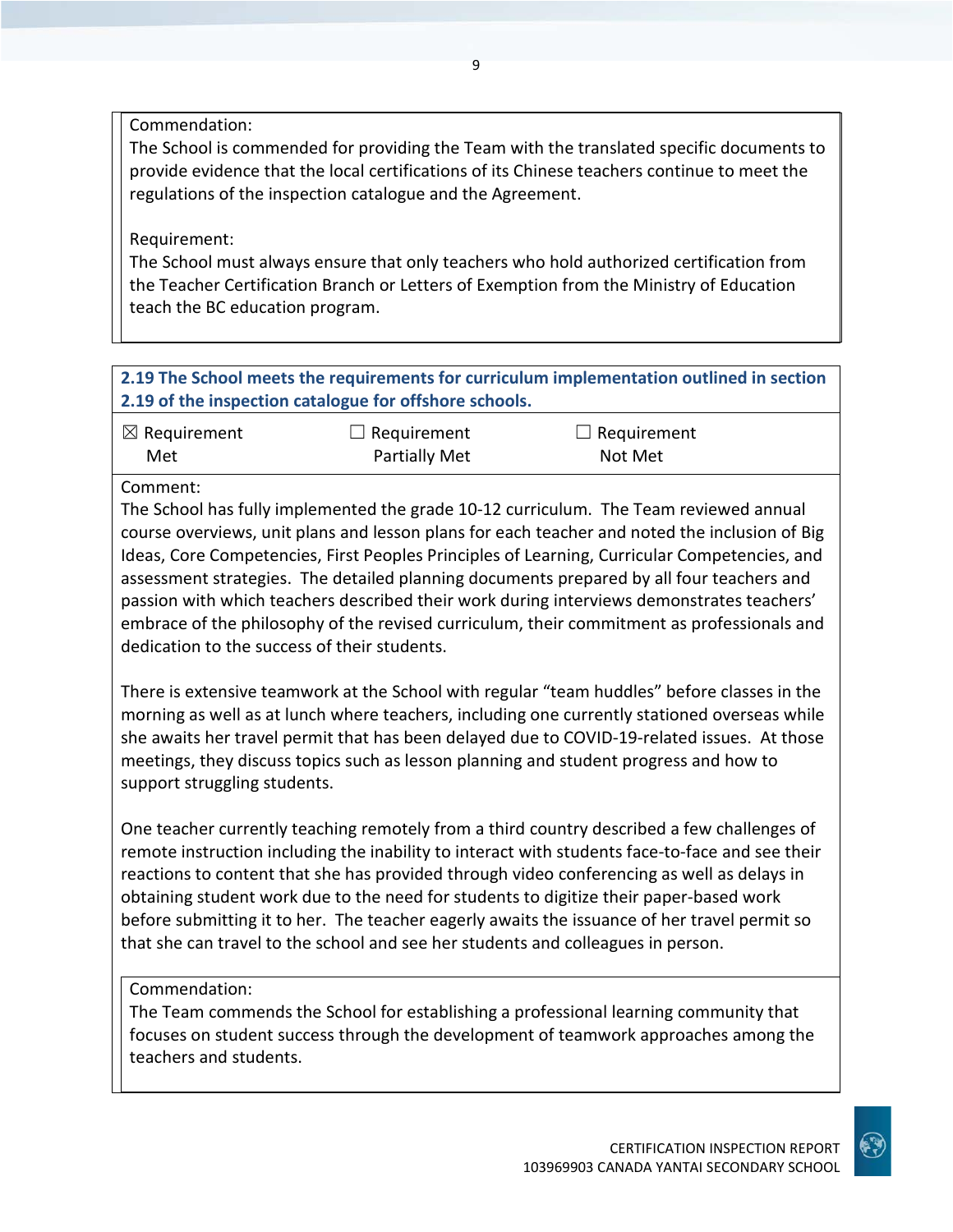The Team commends the faculty for embracing the philosophy of the revised curriculum as evidenced by the planning, teaching and assessment practises that develop student core and curricular competencies within a framework that includes the principles of learning and content.

**2.20 The School meets the requirements for English language assessment and acquisition as outlined in section 2.20 of the inspection catalogue for offshore schools.**

| $\boxtimes$ Requirement | $\Box$ Requirement   | $\Box$ Requirement |
|-------------------------|----------------------|--------------------|
| Met                     | <b>Partially Met</b> | Not Met            |

Comment:

The Team confirms that English language assessment and acquisition meets the requirements. The Principal is responsible for managing and making final decisions on student admission and assessment of English language skills.

The School employs a number of strategies to support the English language acquisition of students. English language assessments are offered four times each year to measure student progress. An ESL summer camp was introduced this year for grade 10 students, which was well received by students and parents and is expected to grow in the future and may become an attractive recruitment tool for new students. The School has an all-English policy. As a result of the strategies implemented by the School, student IELTS scores have reportedly improved considerably with some students achieving test scores as high as 7.5.

**2.21(a-e) The School meets the course credit requirements (equivalency, challenge, exemptions and BAA courses) as outlined in section 2.21 (a-e) of the inspection catalogue for offshore schools.**

| $\boxtimes$ Requirement | $\Box$ Requirement   | $\Box$ Requirement |
|-------------------------|----------------------|--------------------|
| Met                     | <b>Partially Met</b> | Not Met            |

Comment:

The School does not offer any BAA courses in the 2020/21 school year.

The School currently offers one exempted course, Mandarin 11, for which the Team reviewed the English language course outline.

The School offers courses via distributed learning (see section 2.28). Related to that, given the Ministry's new requirement for schools to award credit for courses taken through distributed learning following an equivalency review, the Team encourages the School to review and refine its equivalency review policy prior to the completion of the first semester's distributed learning courses.

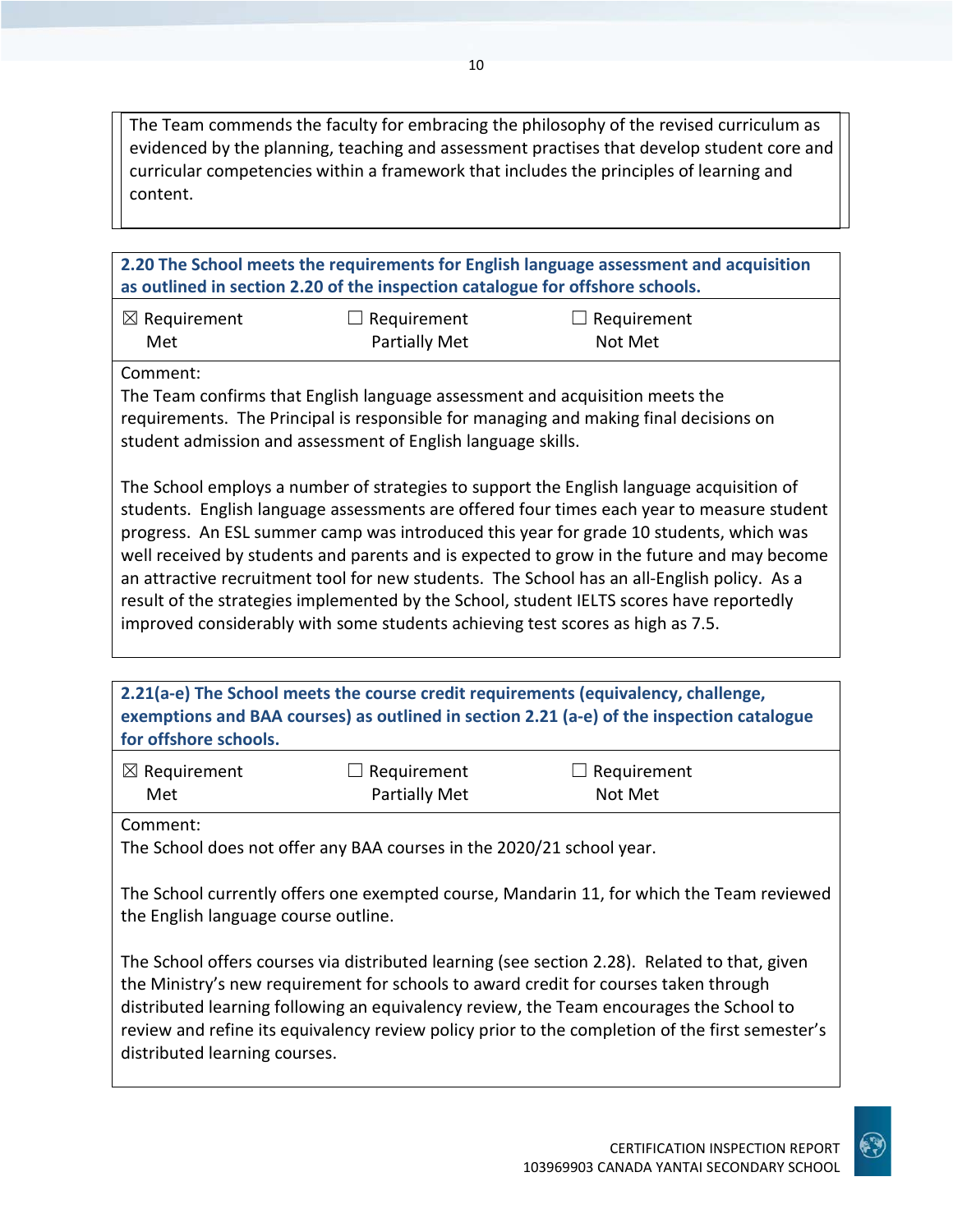## **2.21(f-g) The School meets the course overview/course planning requirements as outlined in Schedule B Part I, 2. (e) of the Agreement; namely, that all BC program courses offered in the School meet or exceed the ministry learning outcomes/learning standards identified in the educational program guides for each course.**

| $\boxtimes$ Requirement | $\Box$ Requirement | $\Box$ Requirement |
|-------------------------|--------------------|--------------------|
| Met                     | Partially Met      | Not Met            |

Comment:

The Team confirms that curriculum planning documentation is in compliance with the curriculum frameworks for Grades 10-12.

The Team reviewed course overviews, unit plans and lesson plans and confirmed that planning documents incorporate core elements of the BC curriculum including Big Ideas, First Peoples Principles of Learning, Core Competencies, Curricular Competencies, Assessment including self-assessment and self-reflection. The consistently detailed nature of the planning documents demonstrates teachers' diligence and commitment to providing the best possible educational experience to students.

The Team commends the collaboration taking place between teachers in the area of unit and lesson planning. In interviews, teachers talked about sharing planning materials with each other at the start of the year, particularly in support of teachers new to the BC curriculum, as well as ongoing sharing of planning materials with each other to enable maximum alignment of lesson content across courses between teachers.

While planning materials reviewed by the Team were detailed and sound, the Team observed that a variety of planning templates were being employed by different teachers. The School may choose to consider using standard planning templates that contribute to stabilizing planning while still affording individual flexibility of teachers in daily planning.

## Commendation:

The Team commends the faculty for the excellent teaching that is based on sound planning and individual autonomy allowing teachers to take responsibility for their own instructional practice.

**2.22 The School meets the instructional time allotment requirements as outlined in section 4.5 of the inspection catalogue for offshore schools, including the requirements set out in**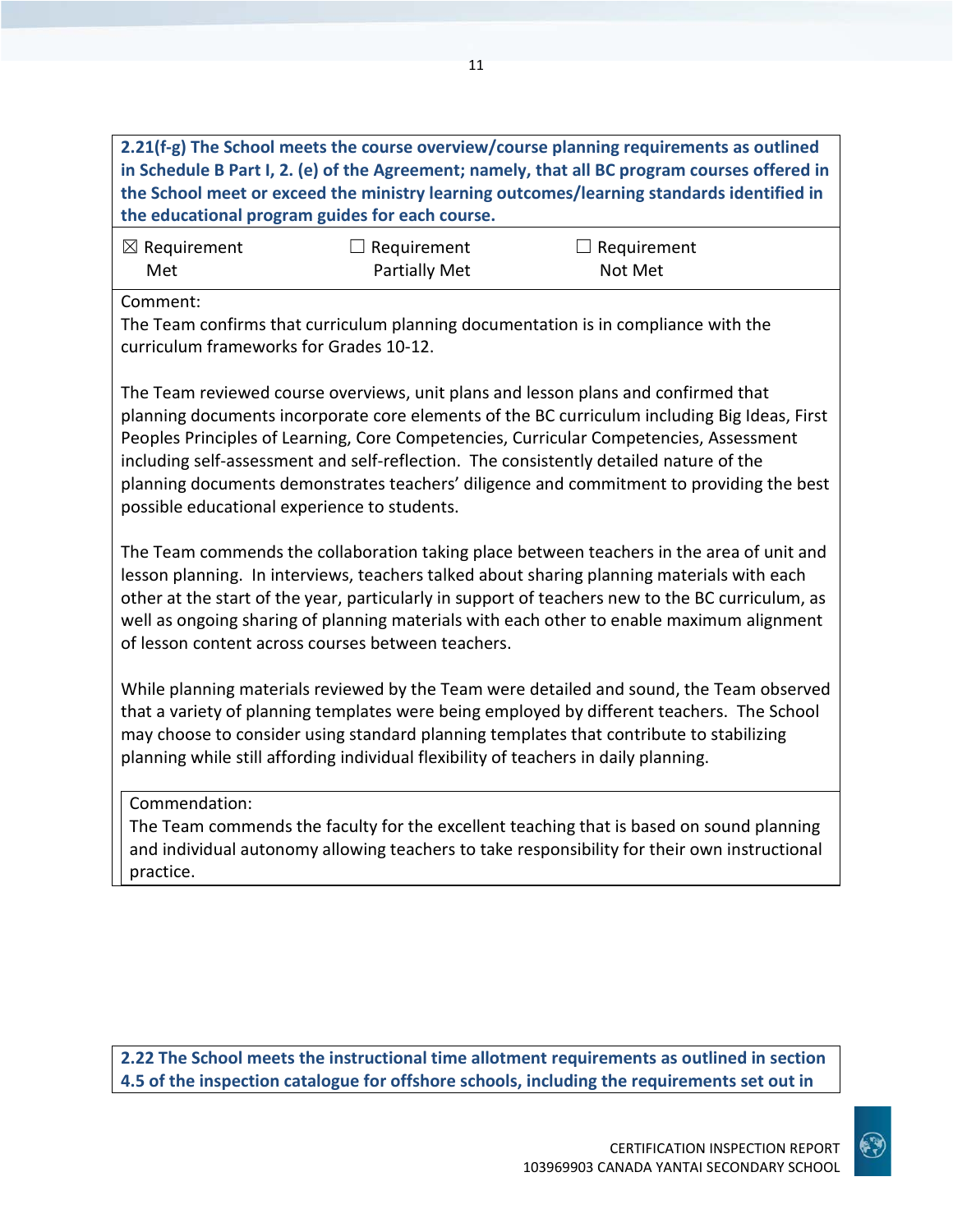## **sections 1.1 to 6, with the exception of s. 4(5)(b), 4 (6), 5 (8)(a) and (d) and s. 5.3 of Ministerial Order 41/91, the Educational Standards Order, enacted under the Independent School Act.**

| $\boxtimes$ Requirement | $\Box$ Requirement | $\Box$ Requirement |
|-------------------------|--------------------|--------------------|
| Met                     | Partially Met      | Not Met            |

Comment:

The School has 198 instructional days per year with 4.67 hours of instructional time daily for a total of 925 hours per year, which exceeds the minimum required number of hours by 75.

**2.23 The School meets the assessment methods requirements as outlined in section 2.23 of the inspection catalogue for offshore schools.**

| $\boxtimes$ Requirement | $\Box$ Requirement   | $\Box$ Requirement |
|-------------------------|----------------------|--------------------|
| Met                     | <b>Partially Met</b> | Not Met            |

Comment:

The School employs a variety of methods to assess student achievement. The use of rubrics, quick scales and teacher observation are methods commonly employed at the School. Formative and summative assessment activities are noted in unit and lesson plans. Peer evaluation, self-reflection and self-assessment are frequently employed.

The Team observed a variety of techniques through which demonstrate learning including business case studies, poetry writing, group presentations, class debate and discussion.

Graduation assessments are invigilated by the Principal who ensures that computers in the computer lab are prepared according to Ministry guidelines.

Students at the School have registered for the November sitting of the required Graduation Numeracy and Literacy Assessments.

| 2.24 The School meets the learning resources requirements as outlined in section 2.24 of<br>the inspection catalogue for offshore schools.                                                                                                                                                                                              |                                            |                               |  |
|-----------------------------------------------------------------------------------------------------------------------------------------------------------------------------------------------------------------------------------------------------------------------------------------------------------------------------------------|--------------------------------------------|-------------------------------|--|
| $\boxtimes$ Requirement<br>Met                                                                                                                                                                                                                                                                                                          | $\Box$ Requirement<br><b>Partially Met</b> | $\Box$ Requirement<br>Not Met |  |
| Comment:<br>The Team confirms that the School meets the expectations for learning resources as outlined<br>in section 2.24 of the inspection catalogue for offshore schools. The Principal meets with the<br>Owner/Operator and Offshore School Representative twice annually to determine the<br>resource needs for terms one and two. |                                            |                               |  |

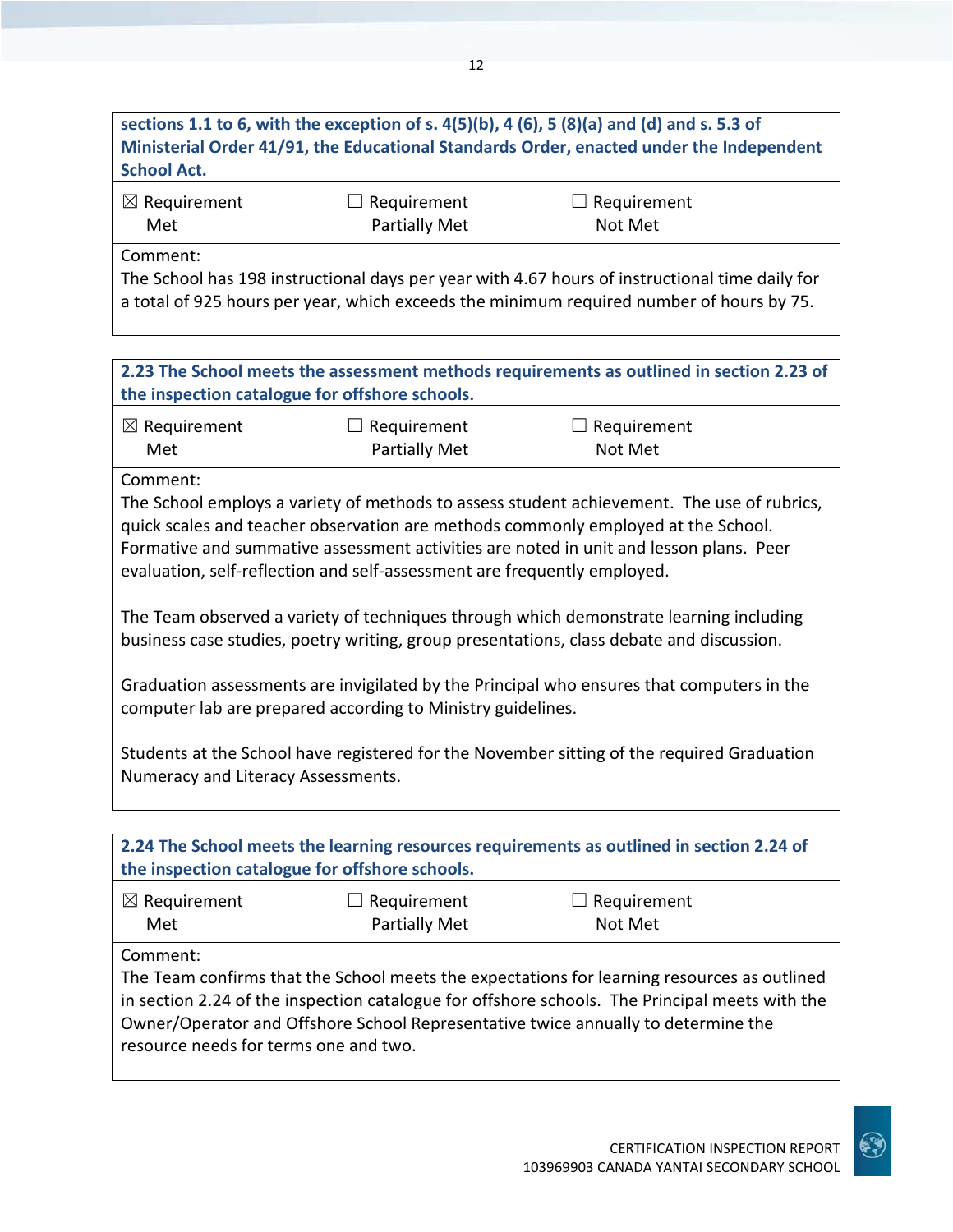The School has a Learning Commons that contains a variety of reference and reading materials and is a popular spot for student collaboration. While the resources are considered to be adequate to support the BC curriculum, the School is encouraged to review the resources to modernize and add new print and digital materials to enhance the student experience. As the School is part of the CSEEC group of schools, the Owner/Operator is encouraged tocontinue to develop and refine the sharing strategy in which learning resources are purchased and shared/rotated through the CSEEC system of schools thereby maximizing efficiencies.

The School has access to two computer labs and a class set of tablet computers. The Principal is an advocate for the use of technology for education and computers are used as frequently as possible. The School is currently working on upgrades to one computer lab.

| 2.25 The School meets the student progress report requirements as outlined in section 2.25<br>of the inspection catalogue for offshore schools.                                                                                                                                                                                                                                                                                                                                                                                                                        |                      |             |  |
|------------------------------------------------------------------------------------------------------------------------------------------------------------------------------------------------------------------------------------------------------------------------------------------------------------------------------------------------------------------------------------------------------------------------------------------------------------------------------------------------------------------------------------------------------------------------|----------------------|-------------|--|
| $\boxtimes$ Requirement                                                                                                                                                                                                                                                                                                                                                                                                                                                                                                                                                | $\Box$ Requirement   | Requirement |  |
| Met                                                                                                                                                                                                                                                                                                                                                                                                                                                                                                                                                                    | <b>Partially Met</b> | Not Met     |  |
| Comment:                                                                                                                                                                                                                                                                                                                                                                                                                                                                                                                                                               |                      |             |  |
| The Team confirmed that the School meets the student progress report requirements as<br>outline in section 2.25 of the inspection catalogue for offshore schools.                                                                                                                                                                                                                                                                                                                                                                                                      |                      |             |  |
| The School reports to parents four times each year with an interim and a final report each<br>semester. Open houses are offered four times annually to coincide with the issuance of<br>student progress reports. The Principal reports that there is excellent participation in these<br>meetings with approximately two-thirds of families attending. Teachers also meet<br>individually with parents at least two times each year. The School uses social media as an<br>additional tool to support communication with parents regarding their children's learning. |                      |             |  |
|                                                                                                                                                                                                                                                                                                                                                                                                                                                                                                                                                                        |                      |             |  |
| 2.26 The School meets the parent/student handbook requirements as outlined in section<br>2.26 of the inspection catalogue for offshore schools.                                                                                                                                                                                                                                                                                                                                                                                                                        |                      |             |  |
|                                                                                                                                                                                                                                                                                                                                                                                                                                                                                                                                                                        |                      |             |  |
| $\boxtimes$ Requirement                                                                                                                                                                                                                                                                                                                                                                                                                                                                                                                                                | Requirement          | Requirement |  |
| Met                                                                                                                                                                                                                                                                                                                                                                                                                                                                                                                                                                    | <b>Partially Met</b> | Not Met     |  |

Comment:

The Team confirms that the parent/student handbook, offered in English and Chinese, has been updated for the 2020/21 school year and meets all of the requirements identified in section 2.26 of the inspection catalogue for offshore schools.

The handbook is detailed and contains a message from the Principal; the School's statement of purpose and expectations for students and parents; overview of its guidance program;

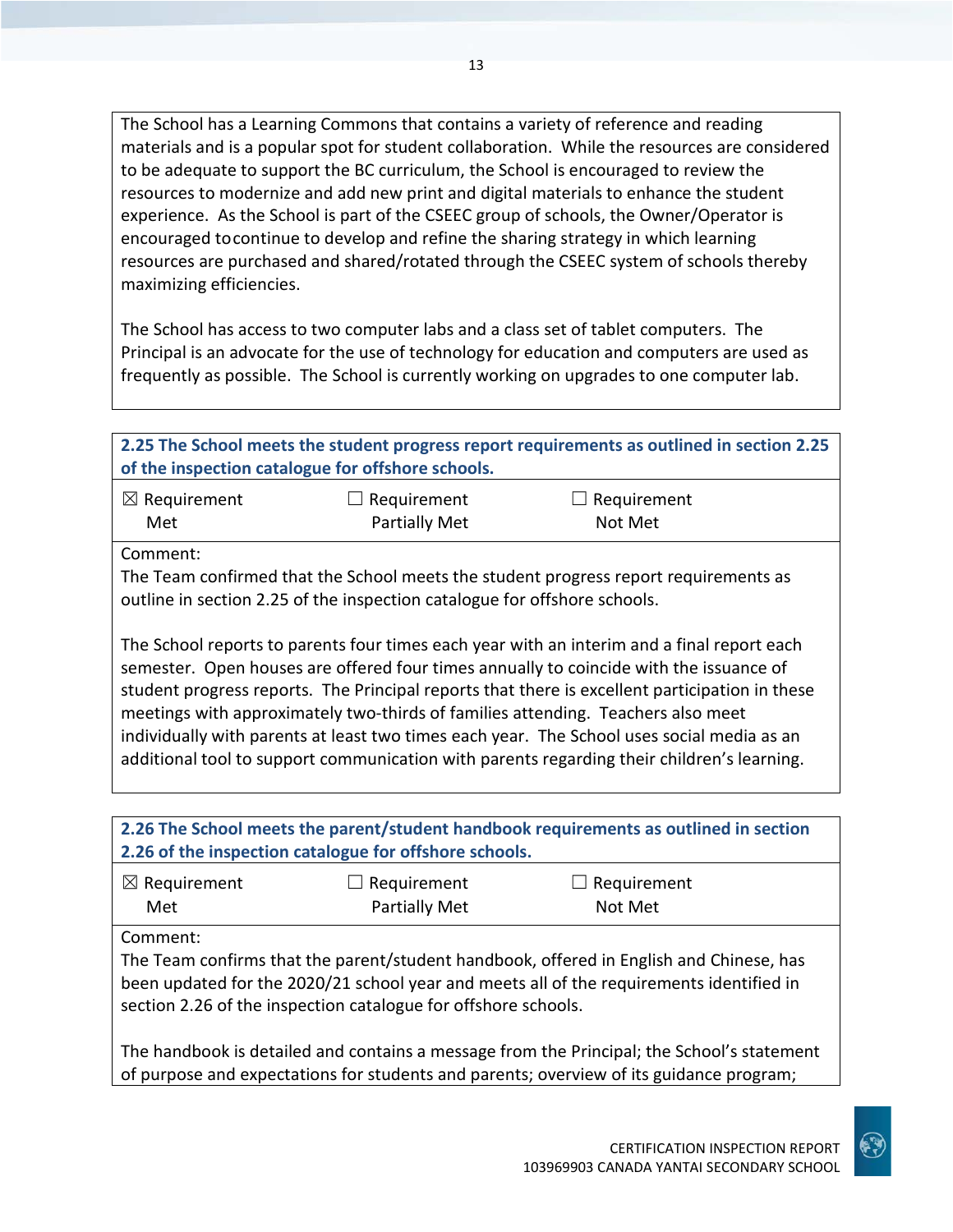overview of the BC curriculum; School timetable and annual calendar of events; admissions requirements; emergency procedures; student assessment; parental appeal procedure; and student code of conduct.

| 2.27 The School meets the teacher handbook requirements as outlined in section 2.27 of<br>the inspection catalogue for offshore schools.                                                                                                                                            |                                                                                          |                               |                          |
|-------------------------------------------------------------------------------------------------------------------------------------------------------------------------------------------------------------------------------------------------------------------------------------|------------------------------------------------------------------------------------------|-------------------------------|--------------------------|
| $\boxtimes$ Requirement<br>Met                                                                                                                                                                                                                                                      | $\Box$ Requirement<br>Partially Met                                                      | $\Box$ Requirement<br>Not Met |                          |
| Comment:<br>The School has a staff handbook that includes content in support of teachers' personal and<br>professional needs. The Team verified that the handbook contains guidelines for teacher and<br>principal evaluation as well as a teacher appeals.                         |                                                                                          |                               |                          |
| While the handbook has been updated for the 2020/21 school year, the School is encouraged<br>to conduct a thorough review to ensure that all content is relevant and up to date.                                                                                                    |                                                                                          |                               |                          |
|                                                                                                                                                                                                                                                                                     | 2.28 The School meets the distributed learning requirements as outlined in section 18 of |                               |                          |
| the Agreement and section 2.28 of the inspection catalogue for offshore schools.                                                                                                                                                                                                    |                                                                                          |                               |                          |
| $\boxtimes$ Requirement<br>Met                                                                                                                                                                                                                                                      | $\Box$ Requirement<br>Partially Met                                                      | $\Box$ Requirement<br>Not Met | $\Box$ Not<br>Applicable |
| Comment:<br>The School offers two distributed learning courses, Biology 12 and Chemistry 12, through<br>GlobalEd, the approved distributed learning service provider. The Principal provides students<br>with onsite support and is in regular contact with the course instructors. |                                                                                          |                               |                          |
| The Principal understands that an equivalency review must be conducted at the end of each<br>course prior to awarding credit as part of the Ministry's requirement for courses offered by<br>distributed learning.                                                                  |                                                                                          |                               |                          |

## **CONCLUSION**